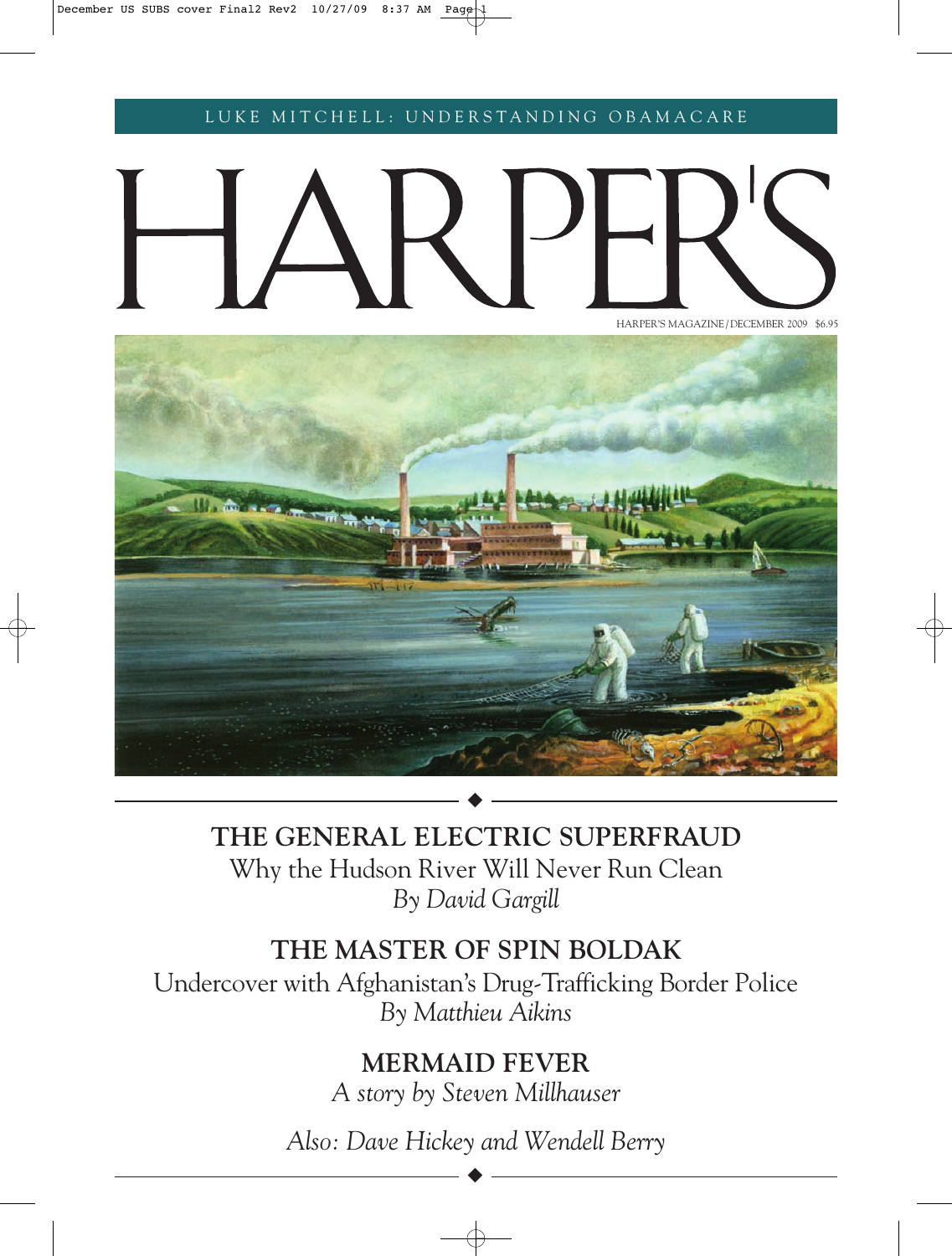# THE GENERAL ELECTRIC SUPERFRAUD

Why the Hudson River will never run clean *By David Gargill*

n the shoulder of Mount Marcy, New York's highest peak, it rises. From lofty yet humble beginnings at Lake Tear of the Clouds, the river winds through the

Adirondacks, coursing 300 miles south to the harbor at the foot of Manhattan. Henry Hudson, an Englishman lost on the way to Cathay, arrived at the estuary's mouth in 1609, following its path until declining depth and salinity disqualified it as a potential northwest passage to "the islands of spicery," the ultimate prize of a carto-

graphically challenged age. His Dutch sponsors, hoping to emulate French success in the fur trade, founded New Amsterdam beside what they termed the "North River." In 1664, the English seized all of New Netherland, rechristening New Amsterdam "New York" and the North River the "Hudson."

A century later, the river became a symbol of national pride: the spine of a young republic that the British sought to break, only to be thwarted by George Washington's shrewd labors along its shores. With characters like Rip Van Winkle and Ichabod Crane, Washington Irving cultivated a native lore in the valley's fertile soil. Thanks to

Thomas Cole, the area's dramatic scenery came to stand for the American landscape; its wildness evocative of a spiritual sublimity suffused with an

ethereal light. Soon steamboats debuted on the river, making efficient transit a reality, and with the opening of the Erie Canal, the engine of commerce quickened. America awakened to a new economy of scale. Quarries, foundries, cement plants, and brickyards replaced tanneries and gristmills.

As early as 1833, Cole regretted his romanticizing

of the valley, which proved so effective the area risked ruin at the hands of tourism and industry, concerns reflected in *The Course of Empire*, his five-canvas chronicle of civilization's advance and decay. In the next century, General Electric, an emblem of American capitalism founded by Thomas Edison, joined other manufacturers on the Hudson, establishing its Industrial and Power Capacitor Division at two plants in Hudson Falls and Fort Edward, adjacent towns stacked along the river's eastern bank fifty miles north of Albany. By the 1970s, the Hudson was an open sewer and fodder for Johnny Carson—its fish, poison; the eggs laid by its birds of prey, toxic waste.

*David Gargill's most recent article for* Harper's Magazine, *"Not What It Takes: Running for President on Less Than \$2,000 a Day," appeared in the February 2008 issue. He lives in upstate New York.*

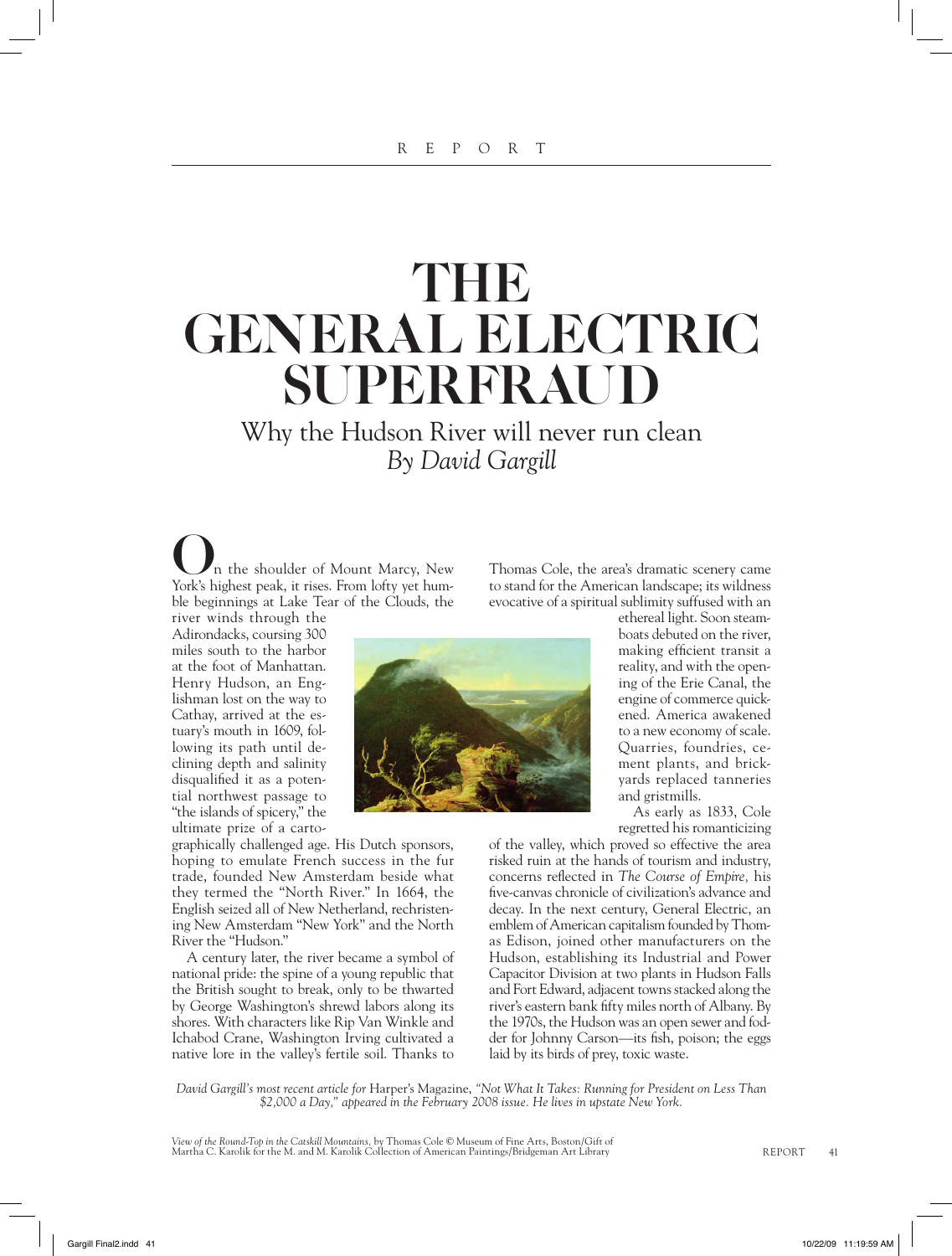The picture downstream of Hudson Falls was ghastly. Heavy metals, DDT and dioxins, tailings from pulp and paper mills, municipal sewage, and other contaminants presented a frightening scene. At Rogers Island, a tiny residential cloister in the river off Fort Edward, one could sit and watch a ceaseless stream of bloated wastepaper float by, colored whatever hue Hercules pigments was blending up in Glens Falls that day. But it was polychlorinated biphenyls, or PCBs, that environmental regulators identified as the chemicals of chief concern.

Before these "probable human carcinogens" were banned in 1977, PCBs were wantonly spewed from GE's plants, and they continue to be detected at high levels in riverbed sediments and fish. For years, the New York State Department of Environmental Conservation had abrogated its enforcement authority, unofficially

BEFORE THESE "PROBABLE HUMAN CARCINOGENS" WERE BANNED IN 1977, PCBS WERE WANTONLY SPEWED FROM GE'S PLANTS ON THE HUDSON

sanctioning GE's malfeasance. But pressure from several national NGOs headquartered in New York, as well as from Hudson-centric groups downriver from the plants, furnished a fresh impe-

tus to act. Environmentalists had seized upon dredging the riverbed as the surest cure for the Hudson's ills, and by the early 1980s the DEC warmed to the idea of doing its job, pushing for a dredging remedy to be paid for by GE. When the corporation and its unlikely allies in Fort Edward and Hudson Falls—company towns distrustful of bureaucracies—proved immovable objects for the state, the EPA stepped in, bringing the full force of the federal government to bear. In 2002, the agency issued a formal decision that called for dredging, ending GE's overt resistance and getting the ball rolling (albeit in the manner of Rube Goldberg) toward the \$780 million project that commenced this past spring. Over the next six years, some 1.8 million cubic yards of sediment containing roughly 250,000 pounds of PCBs will be removed from 490 acres of riverbed.1

Second the shot, the moment, the picture," Bonnie Bellow, the EPA's regional public-affairs diment, the picture," Bonnie Bellow, the EPA's regional public-affairs director, told me in early May; and so it was that a **66** 

week later old allies and adversaries gathered to reaffirm their kinships and animosities as the first dredgeful of PCB-ridden silt was plucked from the Hudson River. The factions in this struggle conformed to geographical divisions that intersected social vectors: upriver, the farmers and GE pensioners were adamant that the PCBs were best left alone, lest the toxins be stirred up by dredging; whereas the white-collar partisans of the lower Hudson demanded the PCBs' removal. The debate escalated into class warfare, with one side tarred as yokels shilling for GE and the other as condescending liberals advocating for fish over people. Whether these foot soldiers' deeds represented democracy in action or the machinations of larger interests was unclear. The EPA's collaboration with dredging proponents smacked of collusion: the agency steered a "technical assistance grant" to Scenic Hudson, which then helped to found Citizens Along the River's Edge (CARE), the only prodredging group upriver. GE, for its part, cooperated with Citizen Environmentalists Against Sludge Encapsulation (CEASE), stalwarts of the local opposition, with the company supplying scientific ammunition for the obstructionists' arguments, and CEASE members lending their voices and visages to GE's anti-dredging campaign. The sole point of consensus among the combatants was that once work began, one side would be vindicated, so everyone would be watching to see who had spent all those years being right or wrong.

Accordingly, there was some doubt as to what was being celebrated here at the old Georgia-Pacific site, a desolate expanse of gravel and ballast, hard hats and hi-vis clothing just across the river from Fort Edward, where a glimmering white tent was pitched atop a concrete slab. Under its taut, ad hoc shelter sat rows of folding chairs and a lectern backed by three flags, which were leaden even in the light breeze that was kicking up the abundant dust. Masses of cement blocks squatted amid gray mountains of backfill bound for the river. Journalists, civil servants, and local residents milled about as a processional wafted beneath the grim din of whatever was powering Channel 10's news truck and their monotonous sound check: "Testing, one-two, testing, EPA, normal voice, about eight inches away."

The removal of what the EPA calls "the most studied toxin" from "the most studied body of water" is the culmination of "the most exhaustive review of a hazardous-waste site ever conducted," according to Ned Sullivan, president of Scenic Hudson and former DEC deputy in charge of such cleanups. But if the EPA's models are to be believed, the ultimate benefit achieved by dredging—that is to say, reduced PCB concentrations in fish, the metric used to justify the

*<sup>1</sup> According to activist shareholders, GE invested \$122 million between 1990 and 2005 to waylay dredging (by lobbying and retaining the likes of constitutional lawyer Laurence Tribe). Since 1990, GE has contributed \$17.4 million to political campaigns, and its current CEO, Jeffrey Immelt, sits on President Obama's Economic Recovery Advisory Board.*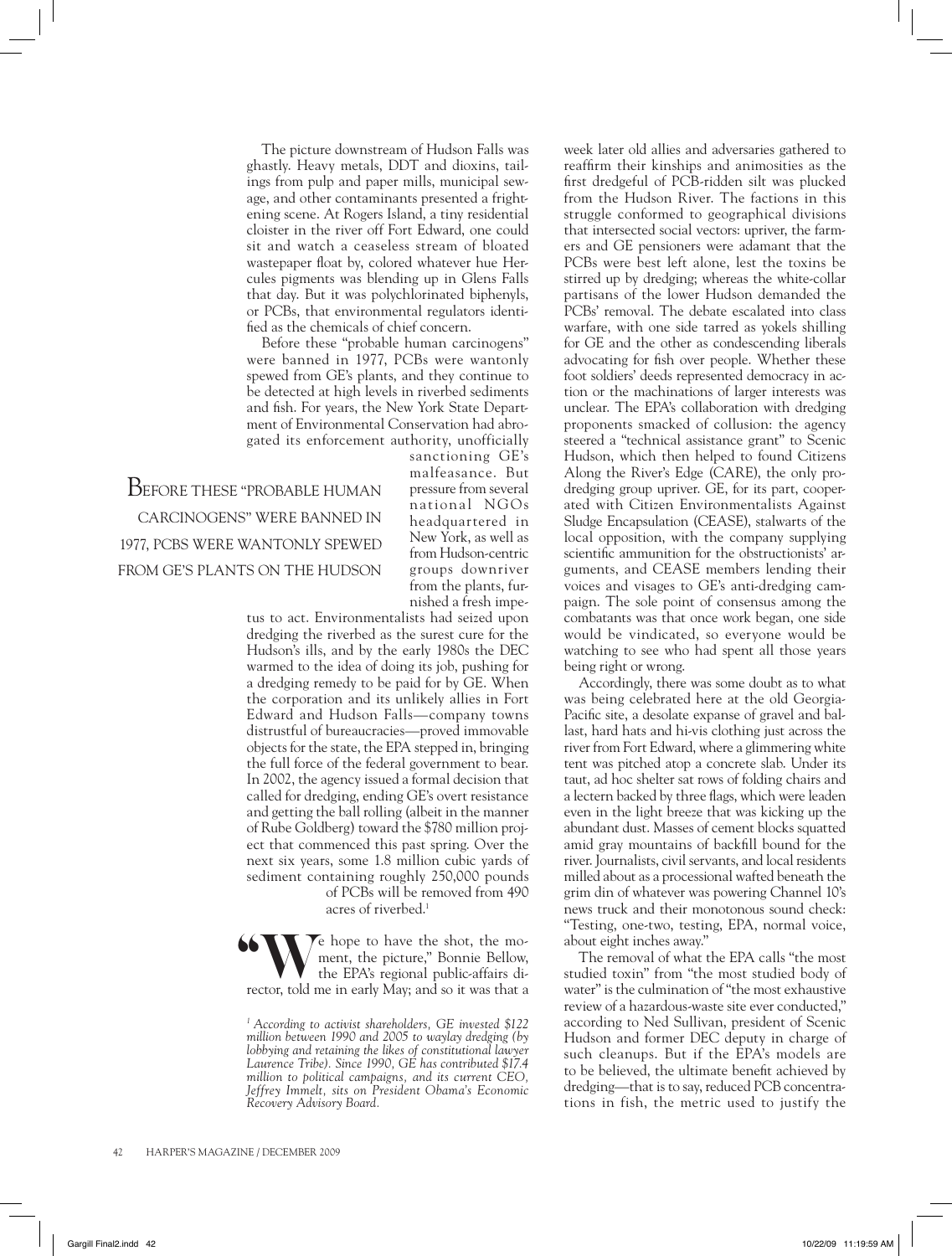project—is indistinguishable from the result of *not* dredging over the long term. "Source control," the stanching of known leaks at GE's plants upstream of the dredging area, is taken as a given in these calculations, and the projected outcomes of source control both with and without dredging converge sixty years out, when fish consumption would remain harmful.2 In other words, even given the EPA's assumptions, it is hard to justify the dredging. Furthermore, because of GE's resistance to any action save source control, the

phase be deemed ineffective, leaving a bankrupt Superfund to complete the remaining 90 percent of the work while suing for treble damages.

The scuttlebutt that May morning concerned a spike in GE's in-river monitoring results, which measure PCBs in the water column (a crude crosssection of what's flowing downstream) and gauge the project's compliance with a performance standard that requires the resuspension of PCBs to remain below 500 parts per trillion. Soon Mark Behan, GE's paunchy veteran press flack, walked



government made the novel concession of splitting the dredging into two phases, the second of which GE has the right to reject should the first

<sup>2</sup> Regulators have long warned that fish in the Hudson are *contaminated with a wide array of harmful pollutants, including PCBs and mercury, and consumption recommendations vary depending on species and the particular stretch of river. Anglers are advised not to eat more than one meal per month of striped bass, for example, and Hudson river eels should never be eaten. Fishing piers in New York City are posted with signs saying that women of childbearing age and children under fi fteen should not eat*  any local fish. Commercial fishing, with narrow excep*tions, has been banned for decades, though poaching is*  relatively common. Official contamination levels are hard *to come by, especially now that PCB levels in the river are about three times normal due to the dredging. In 2008 the average PCB level in smallmouth bass was 188 parts per million; the average in striped bass was 22 ppm. The maximum allowable exposure level for humans is 2 ppm.*

past the port-a-potties and toward the tent, wearing his neon work vest. "I didn't think you were gonna be here!" a reporter yelled at him.

"I never like to miss a party," he replied, ambling on. Although GE's investigation of the spike was just getting started, they were fairly certain the sampling equipment was tainted during installation, which generated a reading of 949 ppt the previous afternoon. The EPA gave GE permission to start dredging even though this result was nearly twice the 500 ppt level that would trigger a shutdown once operations began. Behan, almost buoyant as he held forth on the subject, seemed freed by the absurdity of the situation. The incident registered as a shot across the bow for pessimists leery of the company's legacy on the river, who believe that an intentional "whoops" in the first stage of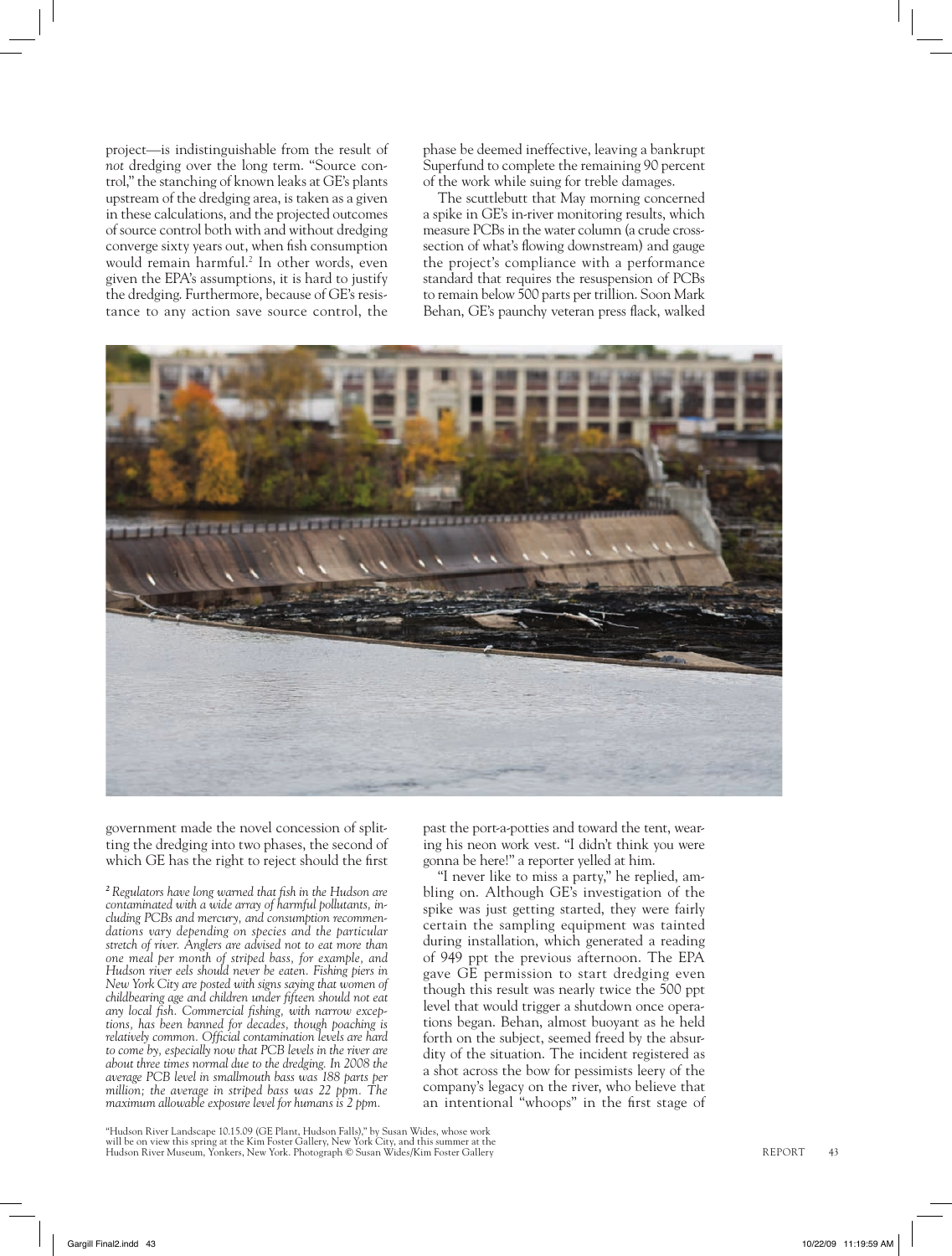dredging might allow GE to claim infeasibility and walk away.

I left Behan in his rehearsed technical ecstasy, as he recounted to a reporter the thousands of satellite-assisted scoops the dredges would make between now and November. Then Bonnie Bellow stepped to the lectern. "We're gonna begin in just a minute," she warned. "After the remarks, we're going to give people time to move where we'll have a better or clearer view of the dredge operating." The crowd complied, migrating to their seats overlooking the sandpit as it sloped down, past its cautionary orange barrels, to meet a shallow, toxic reach of the river.

trial complex that helped build this nation, and now it is our turn to return it to a cleaner state. Today the healing of the Hudson River begins."

After modest applause the onlookers scurried to vantage points along the site's makeshift fence. Cameras freed from pockets and purses glinted in the midday light. In scarcely two feet of water, a yellow, 94-ton CAT 385 excavator was perched on a barge, its bright-blue clamshell dredge dangling expectantly. Between the crowd and the barge, two tugs had positioned a large scow, ninety-plus feet long and twelve feet high. The clamshell dipped with grave assurance down behind the scow and out of sight, lingering



As the processional faded, George Pavlou, the EPA's acting regional administrator, spoke. "The dredging of the Hudson River is a symbol of victory for the environment," he began, "and for the river communities as well." After a nod to Henry Hudson's arrival in 1609, Pavlou harkened back to 1982, when the late Senator Daniel Patrick Moynihan called him to request that the river be placed on the National Priorities List, the precursor to Superfund designation, and the federal action required to go forward after CEASE obstructed the DEC's efforts to site a landfill.

"The river has seen its fair share of history," Pavlou continued, "and today we begin to write its next chapter. It has played host to the indus-

there for several breathless seconds before rising back into view, deftly depositing its harvested muck as the rejoicing began onshore.

Self-consciousness soon gripped the celebrants, and with an eye toward posterity they separated into clusters of enviros and regulators for group photos. This glad-handing episode was just the opening Tim Havens, CEASE president for fifteen of his forty-seven years, needed, and the TV cameras encircled him instantly.

"We were told this was going to be done in a surgeon-like fashion," he barked from under his no DREDGING cap. "There's nothing surgical about a clamshell dredge. They've been digging farm ponds with 'em for a hundred years. A well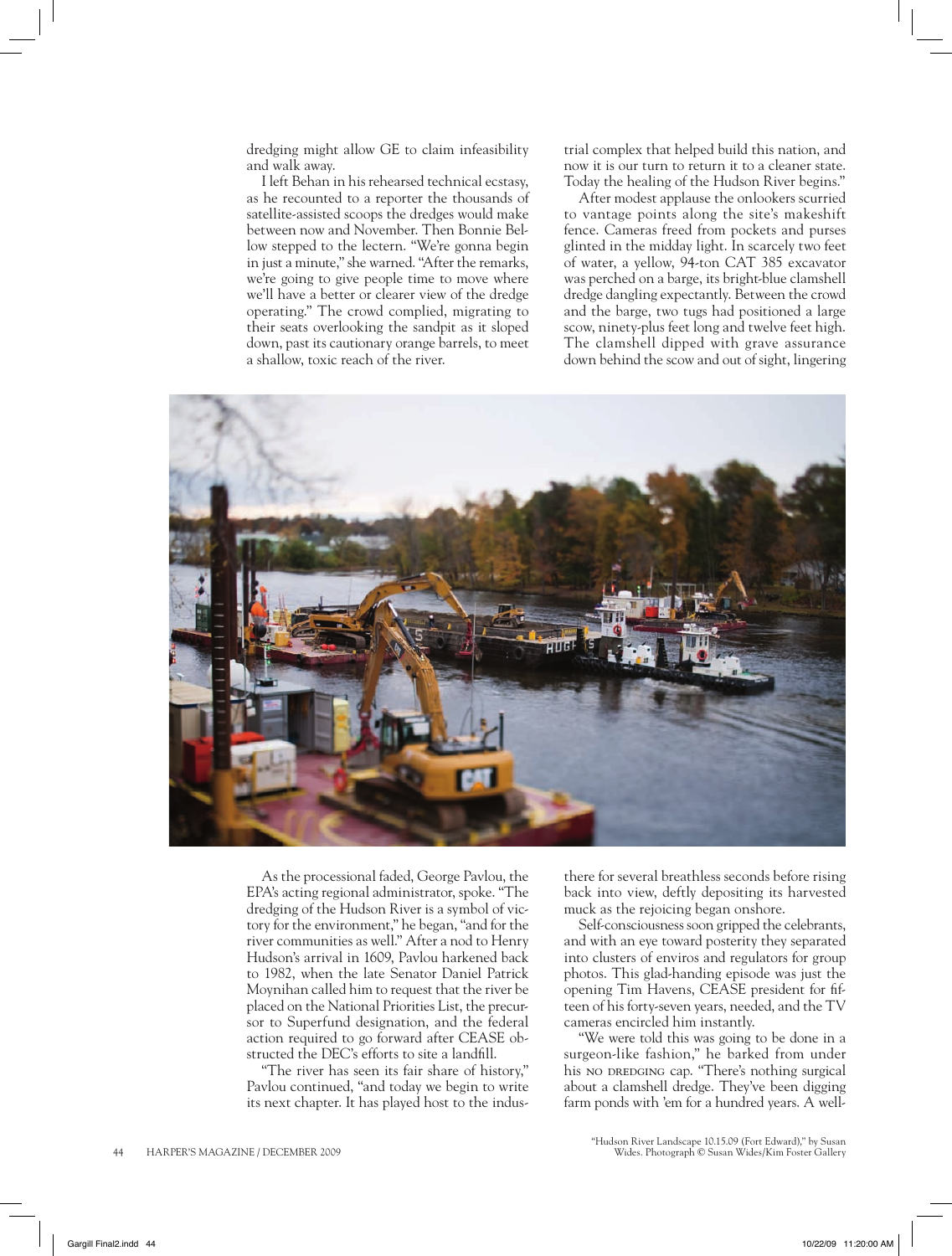qualified operator, operating at a snail's pace with every camera in the state on him—he's not gonna spill anything into that river right now. You wait till three o'clock in the morning, when they've gotta fill those scows. You're gonna see a travesty committed on the river."

But Havens's harangues cut decidedly against the grain, muted by a near unanimity of smiles and triumphal sound bites, and with the day's momentous work done, the crowd thinned. On-camera correspondents, natty aside from their functional footwear, stood by the port-a-potties and taped segments with their backs to the river. Channel 10's groaning news truck was losing the decibel war to the model-plane operators at an adjacent landfill.

Doug Garbarini, the EPA's regional remedial chief, passed by with a jubilant claque of colleagues, and I asked if he'd enjoyed the reunion. "So many folks working on this over the years," he said through a broad grin. "It's a happy day for a lot of people."

That evening, a dispatch from the ceremony appeared on the *New York Times* website with a photo by Suzanne DeChillo. The enterprising photographer had made her way to the opposite bank, and without the scow's obstruction she had caught the dredge bucket just as it surfaced, spewing gallons of water and God knows what else from its supposedly sealed jaws. The shot,

the moment, the picture Bonnie Bel-

**l**ow didn't want anyone to get.<br>CBs are synthetic oils made up of one to ten chlorine atoms bound to a biphenyl ring. The varieties used along the Hudson were amber in color, with the viscosity of maple syrup, but slipperier. The oils were long hailed as miraculous for allowing electricity to flow without altering the charge or being altered themselves, and for their non-flammability and resilience. Chemical anthropologists will be finding them thousands of years from now, assuming we're still around. Their toxicity was well established by the 1930s, and no safe level of exposure has been set for cancer or non-cancer health risks; all that's known is, more is worse. This is unfortunate, because until they were outlawed in 1977, PCBs were of use nearly everywhere electricity could be found, especially in wire, transformers, and capacitors. The oils were therefore ubiquitous, effective in preventing electrical fires and other disruptions, enabling much of modern life's ease, particularly the portion abetted by General Electric.

With confounding reliability, media accounts of the Hudson River imbroglio begin as follows: *From 1947 to 1977, GE legally discharged 1.3 million pounds of PCBs into the river from its plants at Hudson Falls and Fort Edward.* No fewer than four major fallacies are thus perpetuated, but for brevity's sake, let's address the most egregious. The 1.3 million figure appears as a high-end estimate in the EPA's 2002 Record of Decision, the document in which the agency establishes the problem's scope, details its attendant risks, and selects a remedy. When I asked John Haggard, GE's chief remedial engineer, where the number came from, he laughed awkwardly. "Yeah, well, we've never actually done an estimate," Behan, his handler, interjected. "That's a regulator's number." Unfortunately, the regulator's answer was no better. "That was before I got here," said EPA Hudson River project manager Dave King. "So I have no idea. I don't even know how you would come up with that."

What we do know, however, suggests that dredging 250,000 pounds of PCBs from the Hudson will barely scratch the surface of the catastrophe. Given that 1.6 million pounds of pure Pyranol—GE's trade name for PCBs—were discovered under a single parking lot at the southeastern corner of the

Fort Edward plant, the 1.3 million figure is grossly inadequate, and the idea that GE's discharges were discrete, controlled acts (or that they've in fact ceased) is a fiction that downplays the company's crimes

DUE TO SHODDY RECORDKEEPING, THE TOTAL AREA AFFECTED BY GE'S MISCONDUCT IS A MYSTERY, AND IT WILL LIKELY REMAIN SO

and exaggerates regulators' grasp of the situation.3

An internal GE memo from 1969 entitled "PCB: An Industry Problem?" states that the capacitor division used 10 million pounds of the chemicals annually, "probably more than the rest of the company combined," and discloses that only 9 million could be "accounted for in terms of products shipped." Beginning in the 1940s, GE received bulk shipments of PCBs by rail from Monsanto's chemical works in Anniston, Alabama, a place beyond blight. The tanker trucks were drained in the offload areas of both GE plants in an oily frolic of hoses and spillage. Fuller's earth, a kittylitter-like substance, was used to refine the PCBs, then given away to local residents as "clean, noncombustible" fill. Thousands of scrap capacitors were tossed in area landfills. And, according to Robert LeFebvre, a former manager of the Defiance

<sup>3</sup> To this day, GE affirms the legality of its effluent releases, *in seeming ignorance of the federal Rivers and Harbors Act of 1899, intended to prohibit impediments to navigation, and the Refuse Act, passed in the same legislative swoop, which outlawed the very discharges GE carried out daily. In 1973, after the Water Pollution Control Act became federal law, GE sought a permit to discharge PCBs, but none was granted until 1975. After that, GE repeatedly exceeded its allowances until 1977, when the chemicals were banned. Of course, the DEC was thoroughly aware of these breaches and accepted joint culpability in a 1976 sweetheart deal between the parties, negotiated by Jack Welch, that required each to pony up \$3 million, with GE pledging an additional million for in-house research.*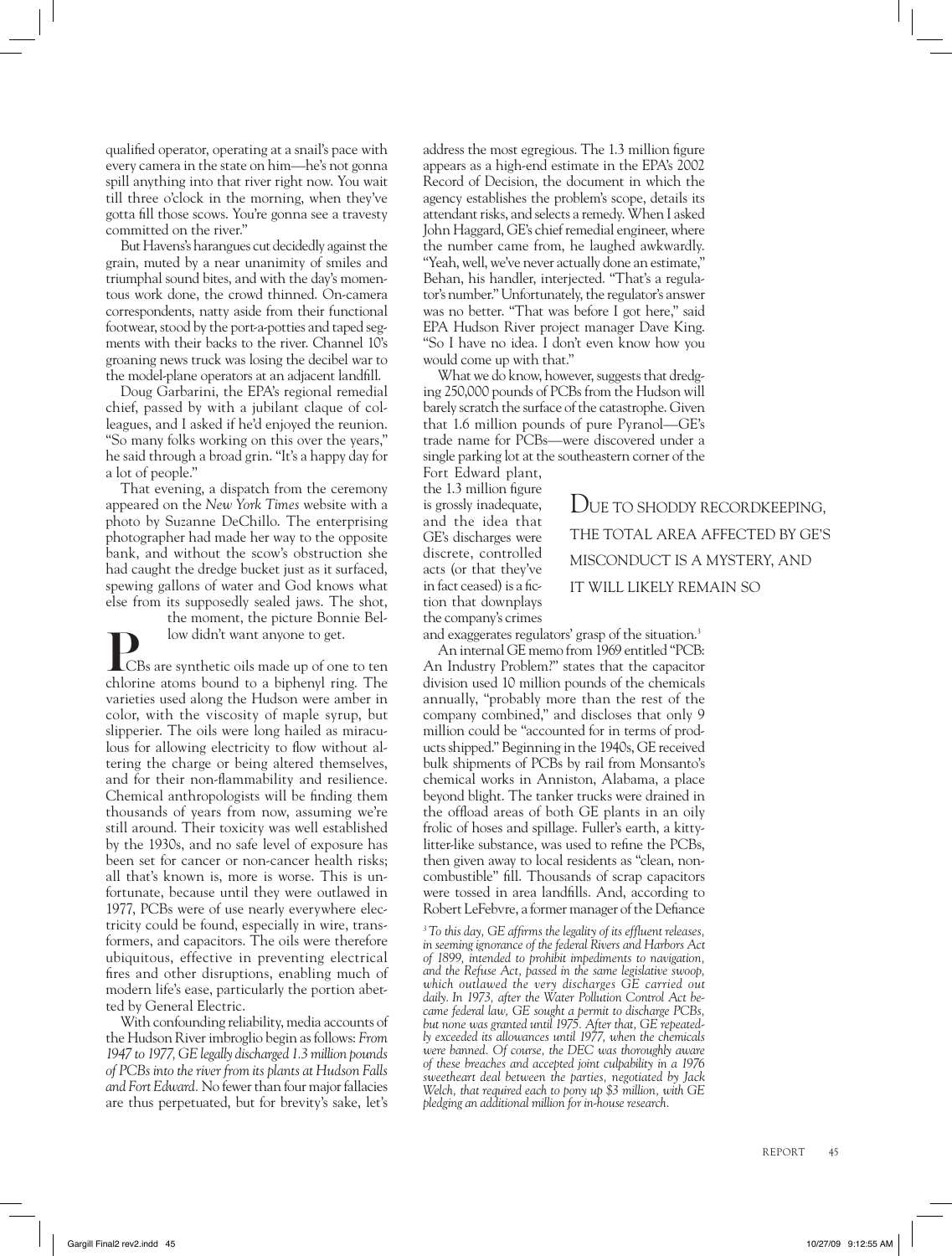Asphalt Company, waste PCBs were sprayed on unpaved roads in three surrounding counties for the purpose of dust abatement.

Due to shoddy recordkeeping, the total area affected by GE's misconduct is a mystery, and it will likely remain so. Even the known sites, most of which are hydrologically connected to the river, have received only superficial fixes. The river has garnered all the attention, and the EPA, having carefully limited its authority to the territory between the riverbanks, is getting its high-profile shot at saving the Hudson.

From up close, however, culling forty sediment "hot spots" looks extremely inadequate, and is unlikely to result in the type of permanent solution Superfund law requires, because the valley holding the river in its palm is saturated with untold tons of migrating toxins that

 threaten to nullify the EPA's nearly \$1 ing billion cure.<br>It was Walter Hang who first alerted me to

the subterranean reservoirs of PCBs that dredging would fail to address. Hang's interest in the Hudson is long-standing. He coauthored an early study on regulatory controls of wastewater discharges to the river in 1977. A New York Public Interest Research Group veteran, Hang spent twelve years directing the group's toxics project before joining the private sector, where he's generated \$90 million in remedial efforts, largely pro bono, mostly in the area surrounding his hometown of Ithaca. Toxics Targeting, the environmental-data company he founded in 1990, aggregates every hazardous release in New York, coalescing local, state, and federal information into thoroughly unsettling maps commissioned by real estate firms doing due diligence.

"I really care about cleaning crap up," Hang explained when we first spoke on the phone last winter. "I want to set the policy back to what it originally was: source removal. They've gotta dig till they don't find the contamination anymore, extract this stuff from the environment, and permanently sequester it. The entire remedial program from coast to coast has really been more akin to what I call interim remedial measures the letter and spirit of the law never fulfilled." $4$ 

I asked Hang whether he considered dredging an adequate remedy. There was silence on the other end of the line for a time.

"Now here's the trick," he began in his quick, nasal locution. "You have to promise not to tell, is that okay?"

### I assured him I wouldn't, and that it was.

"No one really knows how the Hudson got polluted, and I do," Hang said, aiming for cryptic but unraveled by excitement. "There's a half-mile underground lake of raw PCBs leaking into the bottom of the goddamn river."

Hang had been sitting on this information since 2002, when a client he declines to name paid him to train his eye on the Hudson once again. A tip from the New York Attorney General's office alerted him to a dot on a map warranting further attention, which led to a state Freedom of Information Law request yielding thirty Bankers Boxes of data, among which was a single document suggesting the existence of a "free-floating product plume." Hang's mystery client failed to make use of the information, and nothing came of his discovery. Now Hang saw the stars aligning: all the attention trained on the river with dredging in the quadracentennial year of Henry Hudson's voyage; the rumors of his old NYPIRG comrade, Judith Enck, as the favored candidate for regional administrator of the EPA; Lisa Jackson, a former hazardous-waste remedial engineer, running the agency; a Democratic Congress that might reinstate excise taxes on oil and hazardous waste, allowing for an adequately resourced Superfund. But Hang's data was old and needed updating. He believed another FOIL request in his name might set off alarms in Albany. I offered to coax data from the DEC so that he could determine what was going on beneath the plants.

These cloak-and-dagger precautions soon proved unnecessary, however. The DEC, fielding all enquiries, was not only candid but blasé about the massive scale of contamination at Hudson Falls and Fort Edward. Hang's revelation was public knowledge, yet it was largely unreported,

and I found that those charged with  $\gamma$  oversight didn't much care. Vhat do you smell?" asked Kevin Far-**66 What** do you smell?" asked Kevin Farrar, the DEC point man for GE's plant sites, as we drove along Lower Allen Street in Fort Ed-

ward after the dredging ceremony. My olfactory nerves were silent, but a glance from Farrar, a genial and gesticulating exploratory geologist, confirmed that a gust of PCB had passed through the open windows of his minivan.

"Half the people I know are sensitive to that odor and half aren't. I can smell it like *that,*" he said, snapping his fingers. I asked him to characterize it.

"It's hard to describe a sense," Farrar opined. "What's the color red look like, right? People say it smells like geraniums, but to me it's halfway between bitter and sweet with a flat metallic aftertaste." Following this *Wine Spectator*  flourish, Farrar suggested his faculties could de-

*<sup>4 &</sup>quot;Sometimes the perfect is the enemy of the good, and the law gives us mechanisms where we can choose to fall short," said Walter Mugdan, the regional Superfund director, when we discussed the feasibility of source removal at GE's plant sites. "And there certainly might not be enough money on earth to do it."*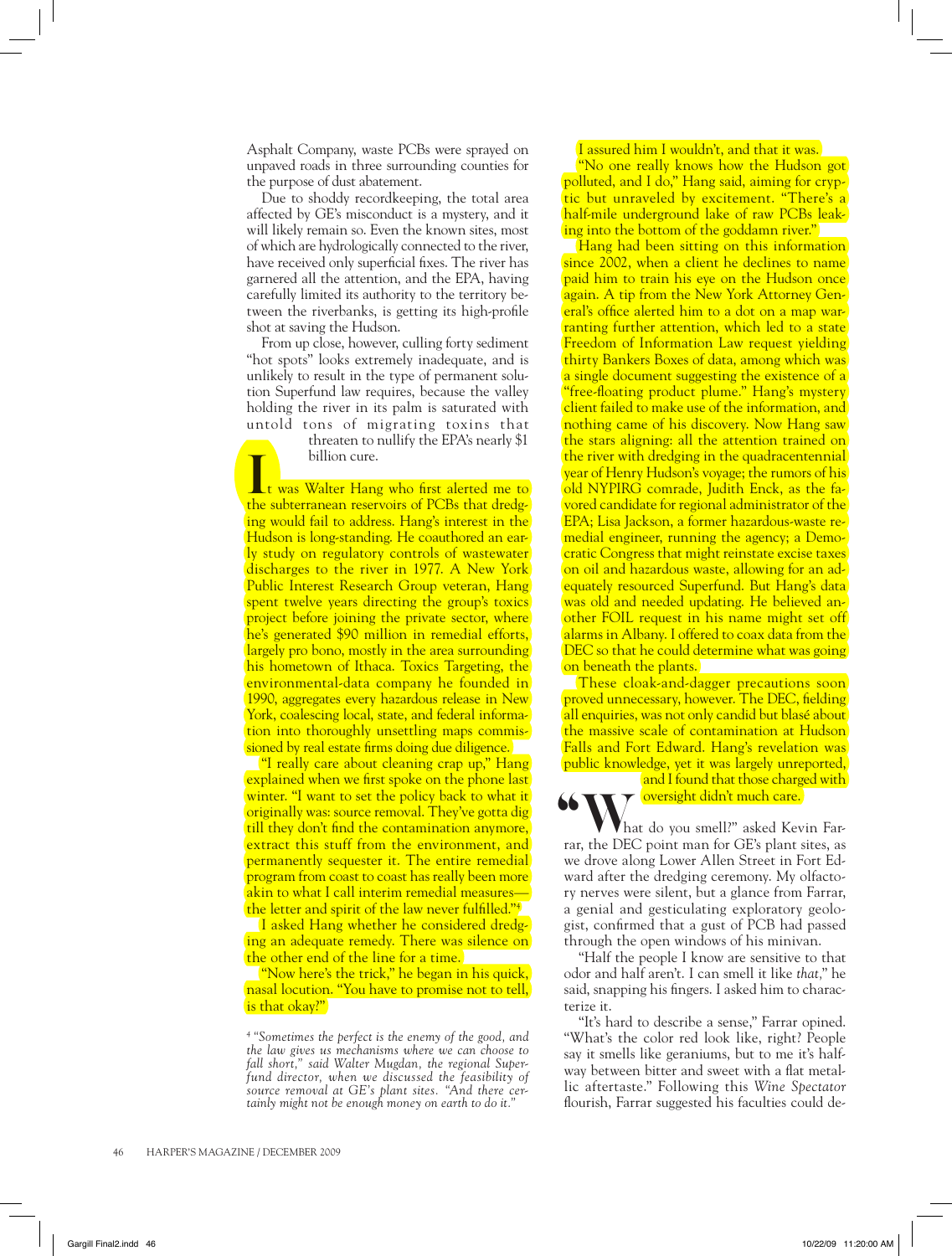termine not only piquancy but relative toxicity as well: "What's easily noticeable to me is a very, very low concentration in terms of exposure, so it has to smell really bad to me before it's actually bad for people in the neighborhood. Which is good, I suppose."<sup>5</sup>

We headed north on Broadway, the main drag of this dying town, where veterans of the First World War had once returned to find affordable homes and honest work at a decent wage, the trappings of the American dream. The dwellings lining the road evinced a certain frankness regarding the requirements of their hardscrabble lives, with propane tanks, generators, and depressurization systems for blocking GE's industrial toxins from basements gathered in concentric circles signifying various stages of operability and rust. Indoor furniture rotted outdoors, bloated with rain. The odd restored Victorian or shingle-style gem served only to amplify the general dereliction.

Farrar was blunt about the DEC's shambling efforts to clean up the plant sites, freely discussing the subject for hours, responding promptly to fusillades of emails, and passing along reams of data. He claimed the department had "stopped the bleeding at the site years ago," and he believes that even if there are pools of PCBs in the bedrock, he's going after "the last little bit, which is always the hardest." Neither GE nor the regulators seemed panicked by the Pyranol under the plants, because the water-column data indicated PCB levels rose further downstream; both parties took this to mean that the plants were contributing negligible amounts to the pollution of the lower river.

But theirs was a curious consensus. Using watercolumn samples that stop over a foot shy of the riverbed (thus excluding anything seeping up from or rolling along the bottom) to assess the presence of a hydrophobic, generally insoluble compound seemed specious and self-fulfilling. "The only thing you can do is base it on the data you've got," said Dave King, the EPA project manager, in response to these concerns. Farrar conceded that "it could be difficult indeed to capture the hypothetical droplet moving along the river bottom. . . . If someone can develop a better understanding of how to measure PCB [transport] in this system, I would be pleased to hear from them." Everyone acknowledged the technique's limitations, but they still professed faith in its results, whether out of temerity or necessity.

"I grew up eating fish from the river, and I drink the water, so I've already got a lifetime dose nothing I can do about it," said Farrar, whose father was foreman at the waterworks in nearby Waterford, which, until the dredging began, drew its municipal supply from the Hudson. "People who've worked in this business for a long time, we get jaded because other people don't have the experience or training we have, so things frighten them. To me it's all in a day's work." Farrar was equally comfortable explaining the Taconic orogeny or chatting about his thirty years' service as a volunteer fireman. When he finished school he'd hoped to hunt crude, but as the oil industry struggled in the mid-Eighties he "went the opposite direction," joining the DEC in 1986. A few years later, Farrar's "Great NAPL Hunt" began.

PCBs are 35 percent heavier than water, and, due to their relative insolubility, they are found in fluid form as either non-aqueous phase liquids—fresh as the day they were made—or partially dissolved in water, often with other contaminants. In Hudson Falls and Fort Edward, dense NAPL, or DNAPL, is uncovered with

alarming frequency. It's Farrar's job to push GE to keep searching, peering over its shoulder all the while, as looking for PCBs is expensive, and finding them even more so. The local geology

**HEY'VE GOTTA DIG TILL THEY** DON'T FIND THE CONTAMINATION ANYMORE," HANG SAID, "AND PERMANENTLY SEQUESTER IT"

hasn't helped, with the superficial soil, sand, and clay giving way to hundreds of feet of highly fractured Snake Hill Shale.

"This is where I like to stand and wave my arms," Farrar joked from a crumbling outcropping of shale overlooking the Hudson Falls plant, where pure PCBs were first observed leaking into the river through the fragmented bedrock in 1991. He thought silently for a moment, wondering where to begin, grabbing a handful of chin as his shades reflected the glare.

Farrar itemized the fruits of his labors: hundreds of exploratory wells dug, several miles of rock core collected, and over a hundred tons of PCBs removed. "But is that most of it?" he asked. "I can't tell you. How much oil's under Hudson Falls or Fort Edward? I don't know. It's just lots. We'll never know. We're never gonna get all the oil out. I'm certain there's pooled NAPL under there," he said, pointing at Building 1, a former mill built by the Union Bag and Paper Co. "Can I tell you how many individual pools there are?" Farrar continued. "Fuck, no! Okay? *No.* It can't be done!" The original structure was designed to draw hot air and moisture below the factory floor to keep a necessarily balmy work environment a little less so. The condensation drained to a subbasement, or plenum, that was essentially a pit carved out of the bedrock, lacking a true founda-

*<sup>5 &</sup>quot;That doesn't sound right at all," said Dr. David Carpenter of SUNY Albany's Institute for Health and the Environment, an expert on the subject of PCB toxicity, referring to Farrar's assertion. "When something causes disease, there's no threshold where it doesn't perturb the body's function and have some harmful effect."*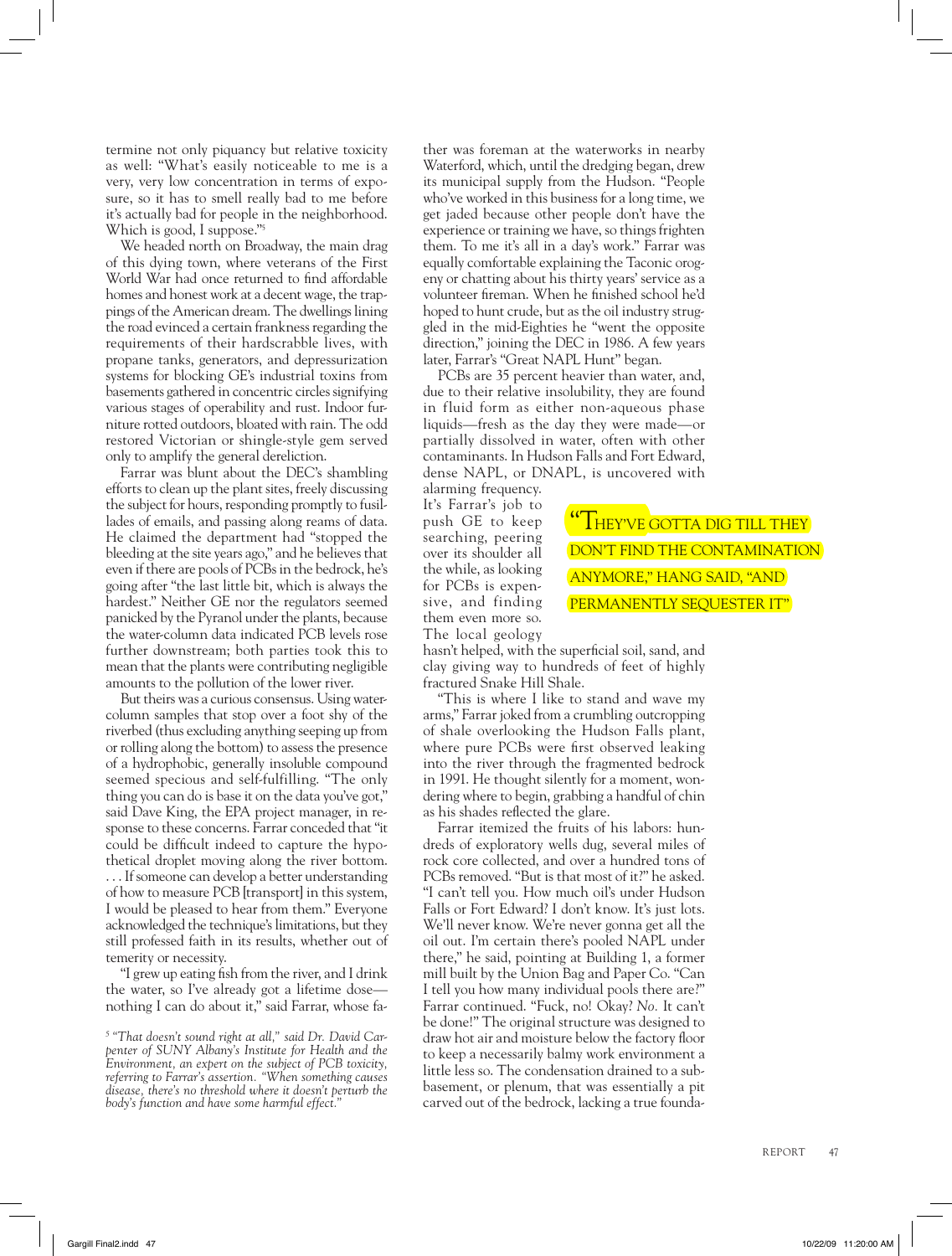tion. When GE began operations there in 1952, the basement, directly above the plenum, became the primary PCB handling area, which allowed the oils to pool, permeate, and eventually saturate the underlying shale.

After years of drilling individual extraction and monitoring wells, GE proposed something more robust: a novel \$40 million tunnel-and-drain collection system in the bedrock adjacent to the under the flagpole, it doesn't matter, because I'm going to treat it like the whole thing's nuked, which it is."

From the data furnished by Farrar, Hang concluded that the area of bedrock saturated with NAPL at Hudson Falls was nearly a half-mile long, 1,100 feet wide, and roughly 400 feet deep. Furthermore, Hang established that the plume of partially dissolved PCBs, several acres in size,



site—a network of wells manipulating groundwater levels and drawing mobile contaminants to collection points, then pumping them to the surface for treatment—to prevent the migration of PCBs to the river. Work began in 2007 and was largely completed last summer. After monitoring of the tunnel's influence over the course of the annual hydrologic cycle is complete, its adequacy will be evaluated, at which point it will either be pressed into permanent service or reconfigured.

"The remedy's designed to address the entire mass of rock between the source and the river," Farrar said. "So whether there's a pool under the pump house, under the smokestack, or another far surpassed the tunnel's reach. When I suggested this might be the case, Farrar got defensive. "I don't want to call it nitpicking," he said, "but it's not important for us to know the plume's size to the foot, because the scale of this problem is much larger than that. Could the plume be fifty feet further than we thought? Sure! Absolutely!" According to Hang, it's nearly a thousand.)<br>L he Moreau Industrial Park, a low-slung of-

fice building backed by a labyrinth of dirt roads given over to motocross, was our last stop. Down one of the warren's neglected arteries we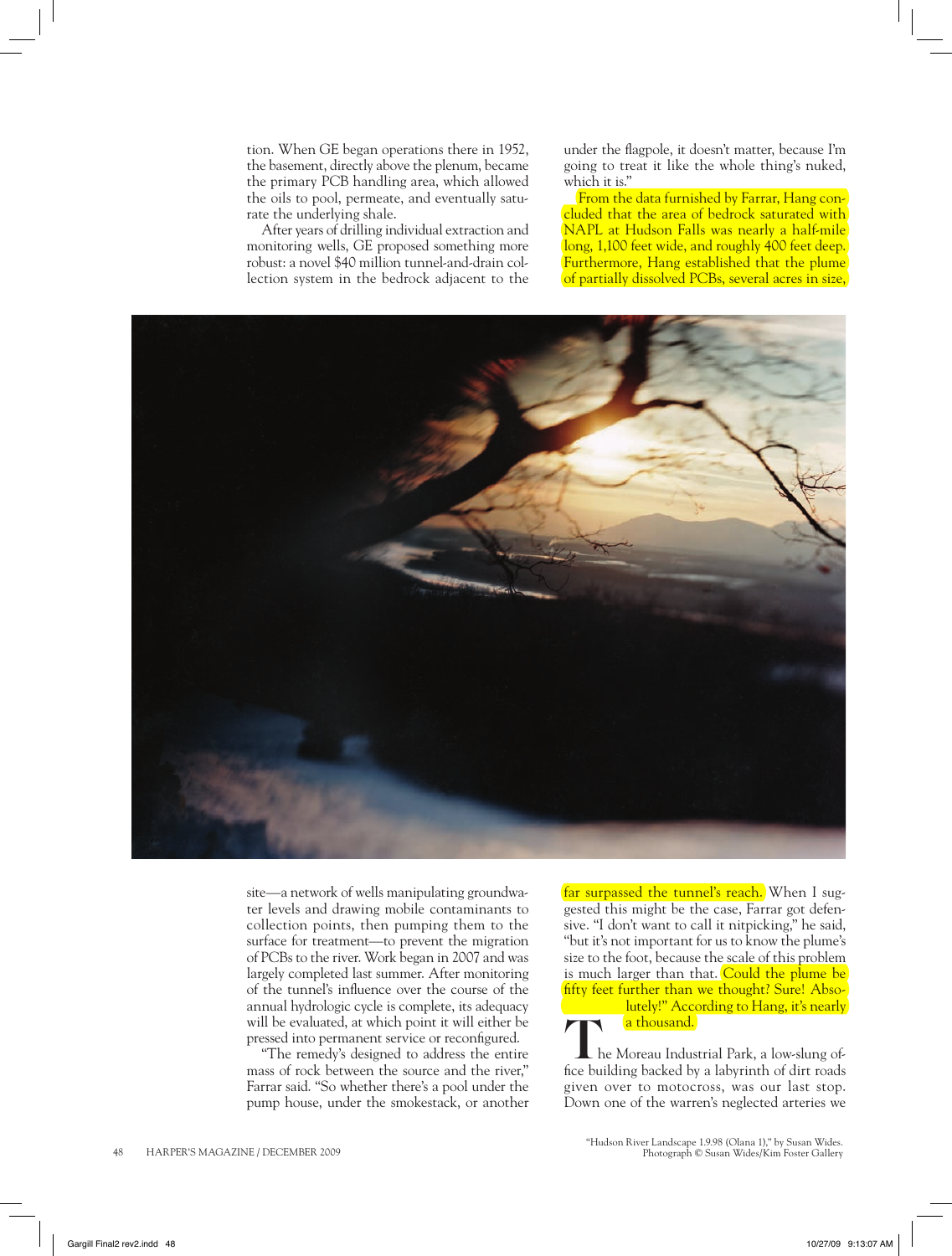parked before a chain-link fence with signage warning, THIS SITE CONTAINS BURIED PCB MATErial. Farrar announced that he'd forgotten his keys, and when I expressed a willingness to hop it, he chuckled. "I'm too fat to hop," he said, leading the way. "We can go around."

The fence extended mere feet into the brush, and we soon emerged at Remnant Site Two, on the Hudson's western bank. In 1973, Niagara Mohawk Power removed the Fort Edward Dam, releasing the vast tonnage of sundry contaminants tenuously embargoed behind it and lowering the water level by fourteen feet. The result was five such remnants—erstwhile riverbed that is no longer submerged. "What's left behind is former river bottom immediately downstream from GE's factories," Farrar said. "Probably not that great."

At the Fort Edward plant, runoff and spillage was intended to flow to the southwestern corner of Building 40, go down a drain, and run underground a few hundred yards farther west before spitting from an outfall pipe on the river's eastern bank. Fifteen years ago, the DEC asked GE to investigate the shale and associated oil lying on the riverbank, then design and implement a remedy. GE demurred. In 2003, Farrar was forced to clean up the outfall area, at \$9 million in taxpayer expense. His team diverted the Hudson with cofferdams and, while removing 23,000 tons of contaminated material from 1,350 feet of shoreline, discovered PCBs bubbling up into the riverbed. "It was easy to see we had a much bigger problem than we thought, oilwise," Farrar recalled. The surrounding area would require a separate investigation, which began in 2007 with the designation of yet another "Operable Unit" for him to moil in. At first, GE cooperated with the investigation. "We negotiated an agreement, issued a work order, asked GE to sign on the dotted line. They said no. I guess they thought we were bluffing, because I issued a work assignment to my consultant and at the very last minute GE said, 'We think it would be a good idea if we did the work.'"

The current theory is that "a baby version of Hudson Falls" happened here, with the fragmented shale under the rusted outfall pipe serving as a point of ingress for PCBs. According to Hang, the contamination has traveled hundreds of feet north, hundreds of yards south and southwest, and four hundred feet down, with a worrisome shallow plume and a larger, deeper one Farrar claims isn't harming the Hudson, even though groundwater from below is free to pass through the plume on its way to the river, delivering partially dissolved PCBs. The wells around the outfall generate samples so pure they beggar even the parts-per-million scale, just as the lone

well here at Remnant Site Two, across the river and quite a ways south of the outfall, produces samples near the PCB saturation level.

"NAPL can go where it wants to go," Farrar mused. "There's NAPL around here somewhere. We don't know where—we're still working on it. We have a fairly large area to define."

Birds trilled, blending playful and plaintive notes as the light turned the exposed riverbed's abundant green a radiant yellow. Downstream, just around the bend, bobbed a water-monitoring buoy, upon which so much depended. GE has long argued that source control—stanching its known leaks—was sufficient, and that the work is nearly done. From what I had seen, however, it appeared that the work had only just begun. The EPA, for its part, considers shoring up the plants crucial to the dredging's permanence and the river's ultimate recovery, and Farrar concedes that "if there was a significant release of PCBs

from these sites or any site above the dredging, there could be recontamination." Odd, then, that neither party seemed concerned that their historic, precedentsetting cleanup will steadily be undone

by these submerged lakes of toxic chemicals. And curious, as well, that no one even brings up the possibility, as Hang put it, of digging until there's no more contamination.6

"We'll probably get a fix sooner for the shallow stuff," Farrar said, walking back to the meager fence and his minivan beyond it. "We won't wait to chase the deep stuff, because it's gonna be a long chase. It took at least four years to figure out what was going on." Perhaps it was the separation of the problem into EPA and DEC-led areas, Operable Units and Certification Units, that encouraged his big-picture blindness and allowed him to say that circumstances were intelligible with one

*6 No one I spoke to was willing to hazard an estimate of what such a permanent solution might cost. One environmental consultant with knowledge of the situation, who requested anonymity, suggested that source removal for the plants would cost "orders of magnitude more" than the near billion-dollar dredging effort, and would transform the Hudson Falls site into a quarry four hundred feet deep, several thousand feet long, and a thousand feet wide—with a similar, but smaller moonscape to be fashioned in Fort Edward. As early as 1991, this consultant said, the costs associated with source removal were considered so great that GE entertained the possibility of permanently diverting the Hudson above Bakers Falls and blasting a new channel through the town of Moreau. Given that GE has posted \$132 billion*  in profits since the EPA's 2002 dredging order, feasibility *in such matters appears to be a function of how much money polluters are willing to spend.* 

NO ONE I SPOKE TO WAS WILLING TO HAZARD AN ESTIMATE OF WHAT COMPLETE SOURCE REMOVAL OF THE PCBS MIGHT COST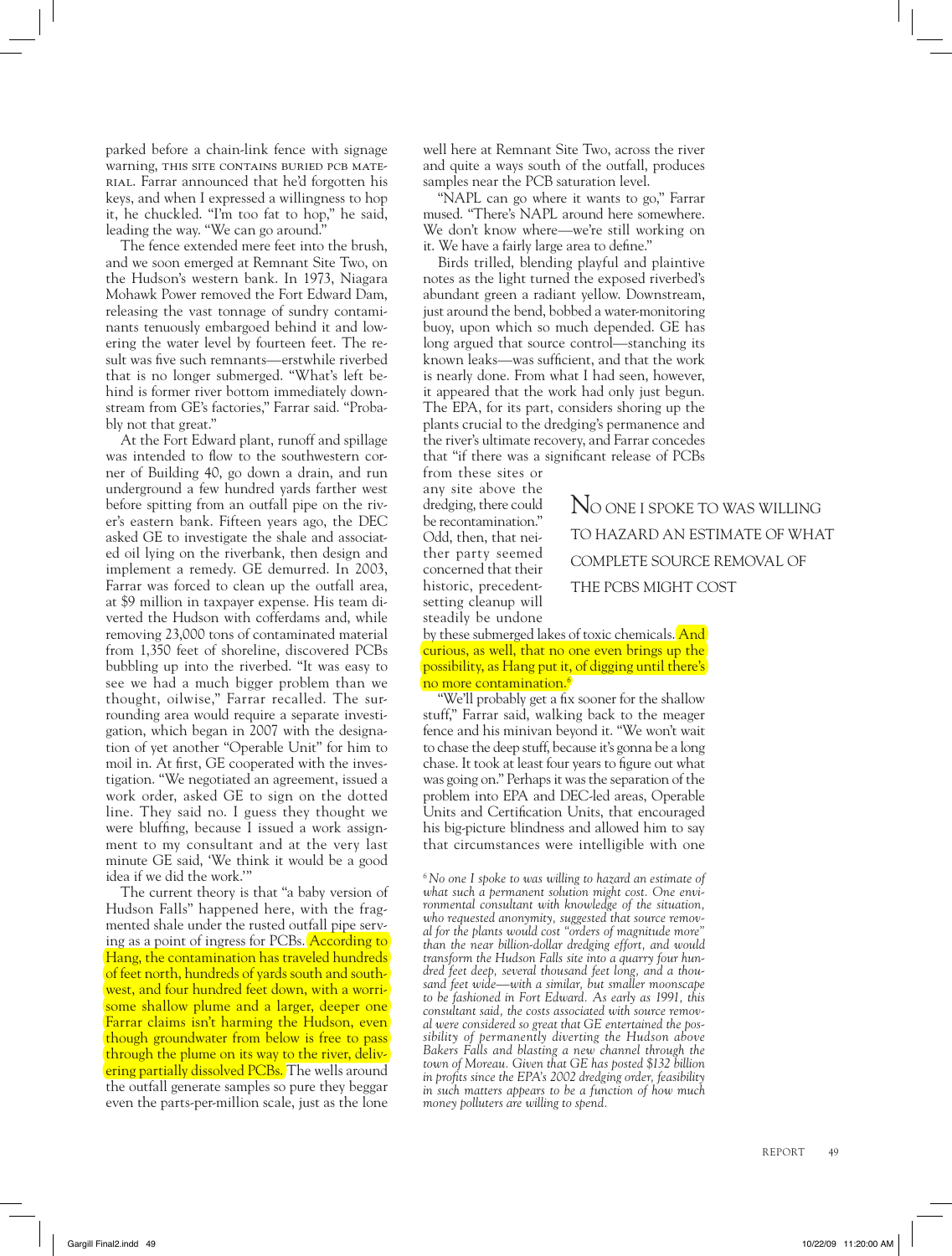breath and utterly baffling with the next. Maybe the regulatory agencies, adept at preventing the perfect from stymieing the good, had irreparably diminished their own notion of the possible—always settling for compromised compromises, the only sort they could wrest from industry.

From Remnant Site Two, the Hudson River epic appeared to be a confidence game in which the EPA loudly demanded dredging in an attempt to retain the public trust while settling for a half-measure. GE ably played the foil, then acquiesced, passing itself off as a good corporate citizen without rectifying its remarkably thorough poisoning of a national treasure. Everyone could keep up the act as long as no one found Farrar, keeper of the Hudson's dirtiest open secret, overmatched by an elusive reser-

voir of PCBs that ensures the river

will never run clean.<br>
The hundred and twenty years of Bringing Good Things to Life has created scores of similar locales. General Electric is fully or fractionally responsible for 175 Superfund sites, and PCBs have been identified at a quarter of the areas gracing the National Priorities List, with GE the third most prolific contributor behind DuPont and General Motors. Pittsfield, Massachusetts—the Berkshire County seat where the Housatonic River glides past GE's mothballed transformer division—is a stark warning of what awaits the Hudson Valley.

"It's not that we believe the EPA are bad people," said Tim Gray, director of the Housatonic River Initiative (HRI), when we met in Pittsfield late last winter. "This site just got so out of control they didn't know how to handle it. It was scary. Everybody around here is living an experiment conducted by General Electric."

As an undergrad at the University of Massachusetts in 1976, Gray received a grant to study PCBs in the river. "Lo and behold, no PCBs above the plant," he recalled, "and chockfull below." Gray submitted his findings to the EPA, which judged them lacking in quality control. "About two years later," said Gray, "front page of the *Berkshire Eagle*: EPA Finds PCBs in the Housatonic."

But the river remained an open sore. Most in town drew paychecks or pensions from "the GE," and the company assured the community that Pittsfield wasn't in harm's way, all the while finding PCB oil hither and yon, quietly identifying plumes up to six acres in size. In 1997, as HRI campaigned fruitlessly for the Housatonic's restoration, PCBs were discovered at Dorothy Amos Park, a playground in an African-American neighborhood. Fuller's earth, thirteen tons of which GE used annually to soak up PCBs, was to blame. Residents familiar with the facility's daily operations began buzzing about contaminated fill. Then soil at a home in the Lakewood neighborhood across the river from the plant tested out at 44,000 parts per million. "All of a sudden there's freaking remediation trucks all over the place, there's people walking around in moon suits," said Gray, surveying the area from his Dodge Caravan with NOPCBS plates. The residents had to claw and scrape to get their properties tested, and of the roughly 300 evaluated, more than half required excavation.

The discovery at Dorothy Amos Park made the Housatonic's plight sexy enough for the evening news, engendering sufficient resolve to dredge two of the river's 149 miles in 2001, with GE springing for the first half a mile. The EPA's "Rest of River" webpage reads like an *Onion* story to the initiated, who are well aware that the agency long ago wrote off Connecticut, where the river meanders for 82 miles before draining into Long Island Sound. Meanwhile, the dredged portion remains imperiled by all the toxins the EPA allowed GE to "cap"—by removing a few feet of contaminated soil, slapping down a layer of plastic, then covering with clean fill—and leave in place.

A bitter February wind came rushing off the river toward Dave Gibbs's yard in Lakewood. Gibbs, onetime GE employee and current HRI president, stood beside Gray as their arms traced broad arcs conveying the general lay of the land. At the edge of Gibbs's property on Newell Street, massive power lines overhung a lowland marsh, traversing the Housatonic to East Street Area 1, a particularly hazardous portion of GE's 254-acre plant. Gray and Gibbs believe that Lakewood is riddled with PCB dumps tidily bulldozed into residential real estate. In the 1940s, the Army Corps of Engineers buried the river's oxbows to control flooding. GE provided much of the backfill for the project, and today the old oxbows make up one of the ten Pittsfield sites designated Tier-1 (the most pernicious environmental problems). The routine manner in which PCBs found their way from the plant and into the wider world is illustrated by a 1948 memo between GE staffers: "Today I had a complaint from one of our neighbors on Newell St. . . . This is the last section anywhere near the plant where we can dump most anything that comes out of the factory. I would hate to have them take it away from us." Sixty years later, the air in Gibbs's house has significant levels of PCBs in it, as does his blood.

"This whole side of the river is all contaminated," said Gray, "and the way they clean it up is they blacktop it." The Newell Street parking lot by the Gibbs place was a former barrel field, but since it was already paved over, the EPA